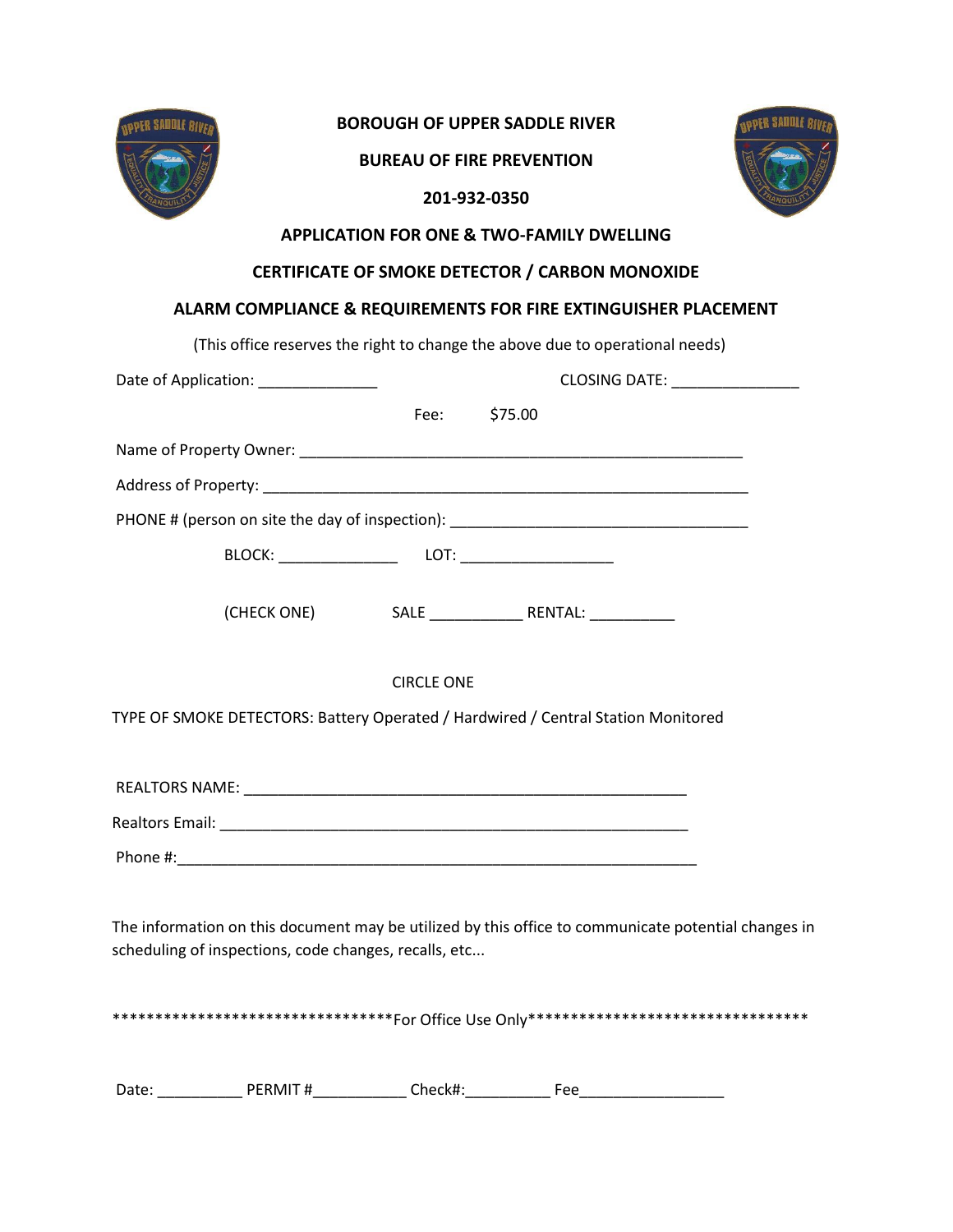REGULATIONS / LAW: Pursuant to the Uniform Fire Safety Act; P.L. 1983, c.383 (N.J.S.A. 52:27D-192 et seq.,): Before any one- and two- family or attached single family structure is sold, leased or otherwise made subject to a change of occupancy for residential purposes, the owner shall obtain a certificate of smoke alarm, carbon monoxide alarm, and portable fire extinguisher compliance CSACMAPFEC, evidencing compliance with N.J.A.C. 5:70-4.19 and N.J.S.A. 52:27D-198.1.

**VIOLATIONS & PENALTIES**: Any owner who does not comply with the requirements shall be subject to a fine of not more than \$500.00, which may be collected by the local enforcing agency. Smoke Detectors Requirements:

• Smoke detectors that were required to be installed due to original construction, renovation, alteration or addition that were hard-wired and or hard-wired and interconnected are required to be maintained as such for the life of the structure.

• Those structures that are not required to be hard-wired, can have battery operated devices or Central Station Monitored Systems.

• Smoke detectors shall be located in accordance with the (NFPA) National Fire Protection Association Standard 74-1984.

 1. Smoke Detectors shall be installed at the base of each stairway on each level of the structure (including basement) and outside each separate sleeping area in the immediate vicinity of the bedrooms (within ten feet of each bedroom door) and not closer than 3-5 feet to any air register or bathroom door.

 2. Proof of **END OF LIFE** will be required if device is more than **7 years** old. If date is not provided by manufacturer on the device, you will be required to replace it unless you can provide documentation that its expiration has not come to an end.

• Ten-year sealed battery-powered single station smoke alarms shall be installed and *shall be listed in accordance with ANSI/UL 217*, incorporated herein by reference. However, A/C-powered single or multiple-station smoke alarms installed as part of the original construction or rehabilitation project shall not be replaced with battery-powered smoke alarms**. The effective date of this subsection shall be January 1, 2019**.

#### **Carbon Monoxide Alarms Requirements**:

• All carbon monoxide alarm(s*) shall be installed per NFPA 720 and meet all the requirements of UL Standard 2034.*

 1. Shall be installed within 10 feet outside of every bedroom within the structure, and may be battery-operated, hardwired or of the plug-in type.

2. It must be installed in the immediate vicinity outside of the bedroom.

#### **Central Station test**:

• A (certified) fire alarm central station test document shall be required in addition to a field inspection.